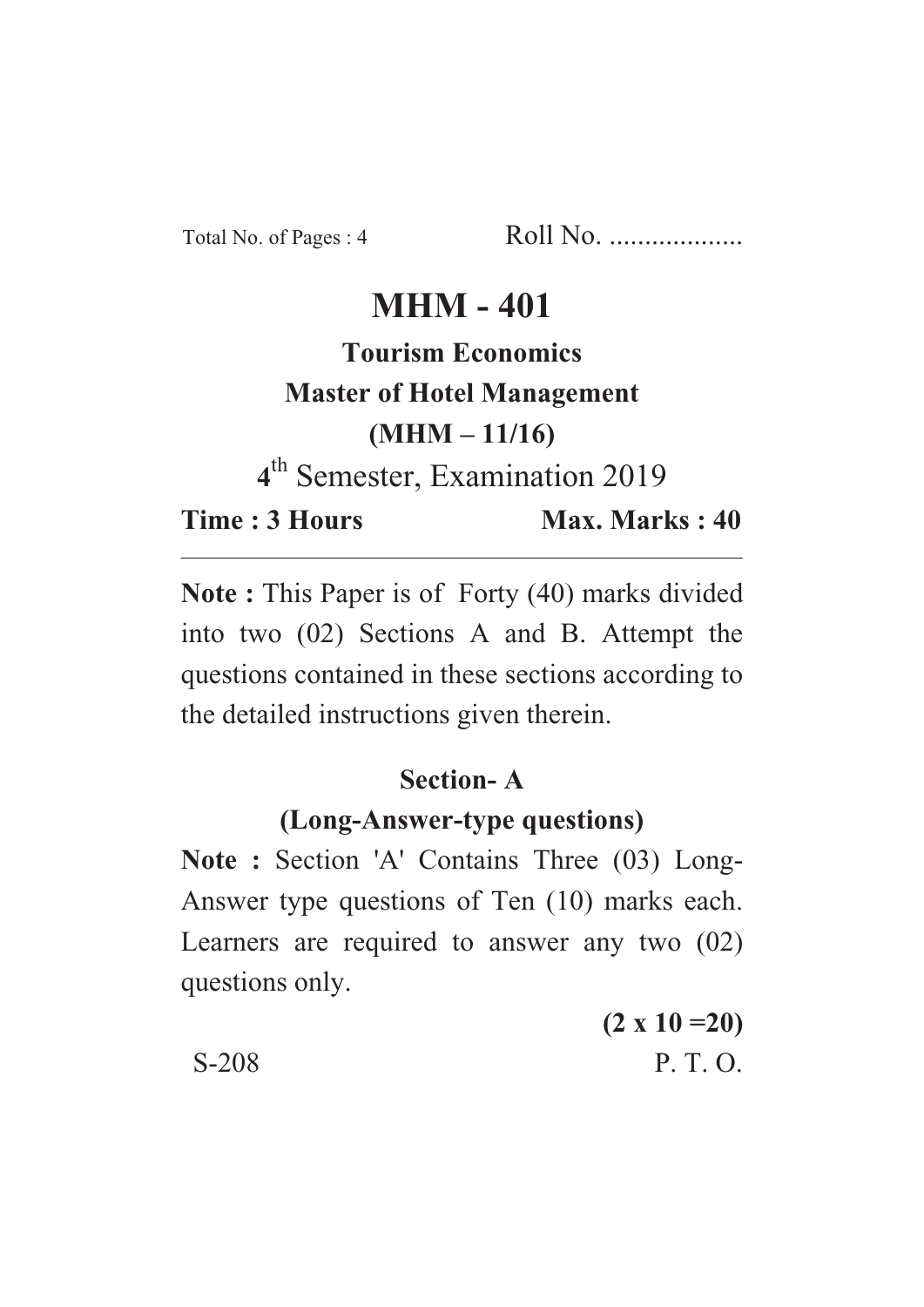- 1. Define managerial economics. Discuss its role in hotel industry.
- 2. Discuss the causes of economic growth in developing nations.
- 3. Write a note on : Types of equilibrium and cost analysis

#### **Section - B**

#### **(Short-Answer-Type questions)**

**(Short-Answer-Type questions) Note : Section 'B' contains six (06) Short- answer** type questions of Five (05) marks each. Learners are required to answer any Four (04) questions only.

**(4x5=20)** 1. Discuss unique features of tourism economics.

S-208